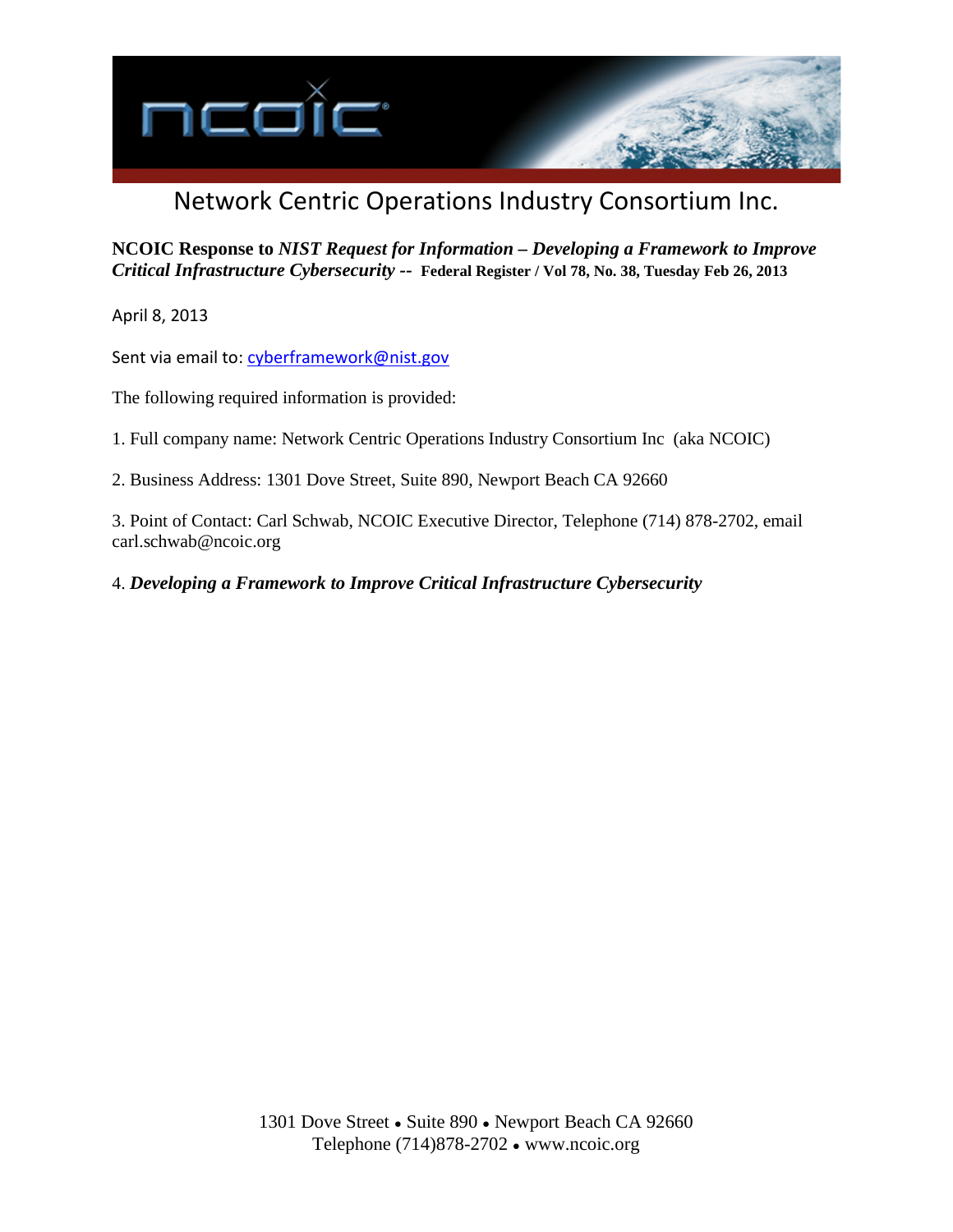

### *NCOIC Response to NIST Request for Information – Developing a Framework to Improve Critical Infrastructure Cybersecurity --* **Federal Register / Vol 78, No. 38, Tuesday Feb 26, 2013**

**Purpose:** The Network Centric Industry Consortium (NCOIC) is responding to this RFI to inform NIST of ongoing NCOIC activities that may be immediately useful and financially beneficial to NIST in carrying out its plan for developing the Cybersecurity Framework as described in the Federal Register posting. This paper addresses the subject from the collective perspective of the consortium based on its experience in pursuing similar objectives and goals for interoperability as those laid out by the NIST for cybersecurity. It is anticipated that individual member companies of the NCOIC will provide separate submittals addressing one or more of the NIST identified information topics of interest; and those submittals will provide greater detail on subjects that directly relate to their individual company needs and cybersecurity challenges.

**Introduction**: The NCOIC [www.ncoic.org](http://www.ncoic.org/) is

an international not-for-profit organization whose goal is to collaboratively facilitate the adoption of existing and emerging open technical standards to achieve interoperability. The NCOIC mission is to facilitate interoperability and innovation across the spectrum of joint, inter-agency, intergovernmental, and multi-national industrial and commercial operations. NCOIC's experience and organizational structure for carrying out its mission may be useful in achieving similar goals and objectives for NIST with the focus directed toward cybersecurity. Within the NCOIC, interoperability and cybersecurity are



**Figure 1, NCOIC at a Glance**

generally seen as mutually prerequisite conditions. One should not expect to achieve cross domain interoperability if the enterprise does not have cybersecurity and vice versa; each condition is recognized prime requirement in achieving a reliable, functioning critical infrastructure. The NCOIC wants to be part of the NIST collaboration process used to define and develop the Cybersecurity Framework and is ready to share its experience and lessons learned on how to bring that collaboration about in a voluntary environment to achieve the consensus needed.

**Activities Relevant to NIST Cybersecurity Framework:** Presently, the NCOIC is actively engaged in the following activities addressing similar issues and areas of concern identified in the NIST RFI:

## **1. NCOIC Voice of Industry (VOI) Review and Perspective.**

NCOIC has an existing, organizational structure that has proven to be effective in bringing industry together with government agencies and academia to address complex challenges where there is diversity in perspectives and differences in the desired outcome. A key lesson learned is that it takes time to build-up trust in the organizational structure and processes used to share information and assemble a cumulative perspective; it doesn't happen quickly. The NCOIC organization, its collaborative processes, and past experiences would be useful and beneficial to the NIST in this regard as they have established that trust. While facilitating the adoption of existing and emerging open technical standards to achieve interoperability, the NCOIC has been supportive of policies that open opportunity for innovation, adaptation and new technology without compromising the hard-earned competitive advantage that comes with a company's intellectual property. Since its inception, the NCOIC has worked to earn the trust of its membership and has the skills needed to successfully bring representatives from across multiple user domains together to help identify priorities, requirements, capabilities, shortfalls and risks related to achieving sufficient cybersecurity for all stakeholders.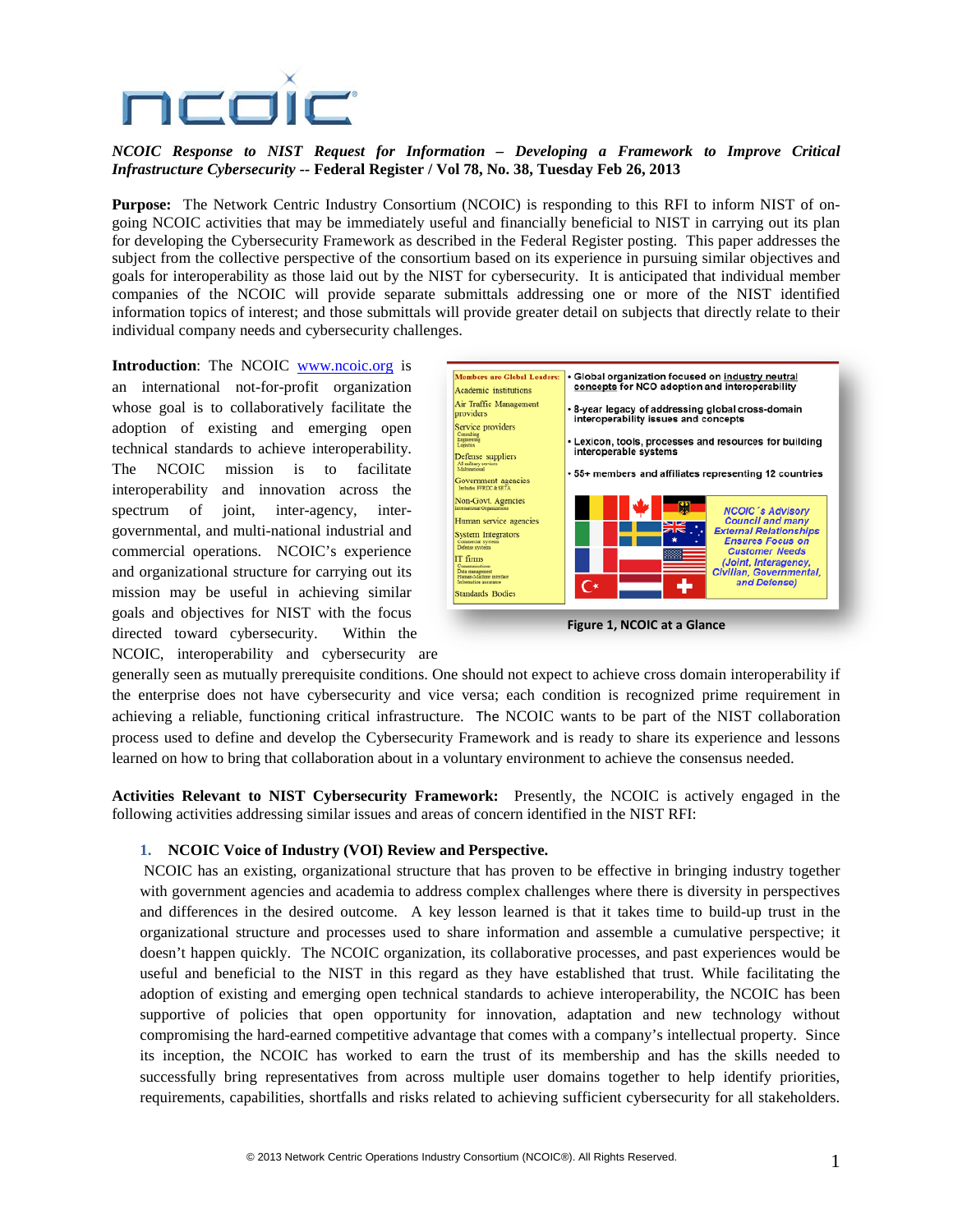

As an international organization chartered in the United States, the NCOIC is comprised of 55+ companies (such as Lockheed Martin, Boeing, IBM, Raytheon, EADS, and Thales) including a number of Fortune 500 companies and government FFRDC's as active members. The resulting breadth and depth of the resources available to NCOIC are extensive and provide a Voice of Industry (VOI) perspective for government customers; this independent review of the proposed Cybersecurity Framework should be an immediate benefit to NIST in defining and developing a workable framework to improve critical infrastructure Cybersecurity. Using the NCOIC established organizational structure, VOI reviews, and collaboration processes will help get the job done within the compressed timeline  $\&$  schedule. As will be shown, the NCOIC organization and its membership have a shared history of helping government agencies meet their mission. NCOIC participation in the NIST project will include experienced engineers, technical personnel, and business partners to work the problem from a business approach in identifying open standards and best commercial practices to achieve cybersecurity across multiple domains.

#### **2. Collaborative Tools.**

Through its membership, the NCOIC has developed a set of net centric interoperability tools which could be useful in identifying and selecting the initial set of open standards needed to shape and develop the cybersecurity framework to improve critical infrastructure cybersecurity.

The NCOIC System-of-Systems, Capabilities, Operations, Programs, and Enterprises [\(SCOPE\)](https://www.ncoic.org/technology/deliverables/scope/) model uses a workshop forum and has proven to be an effective collaborative, assessment tool for



**Figure 2, NCOIC SCOPE Model Enables Practical Analysis of Enterprise Breath**

identifying and selecting standards, methodologies, procedures, and processes that align policy, business, and technological approaches to address interoperability. The SCOPE model, with its proven track record with other government agencies, including the US, Australia, and NATO organizations, has the potential to be an

excellent forum for bringing industry, government and academia together to achieve the same objectives for developing the Cybersecurity Framework.

An additional tool, known as the NCO Interoperability Framework [\(NIF™\)](https://www.ncoic.org/technology/deliverables/ifg/) provides overarching architectural guidance about the development of net-enabled systems. This architectural framework helps system architects and system engineers to design interoperable products and architectures, by supporting them with resources such as patterns, principles and methodologies. The information provided by



**Figure 3, NCOIC Assists Customers in Obtaining Interoperable, Secure Solutions**

the NIF complements reference architectures being developed by various civil and military entities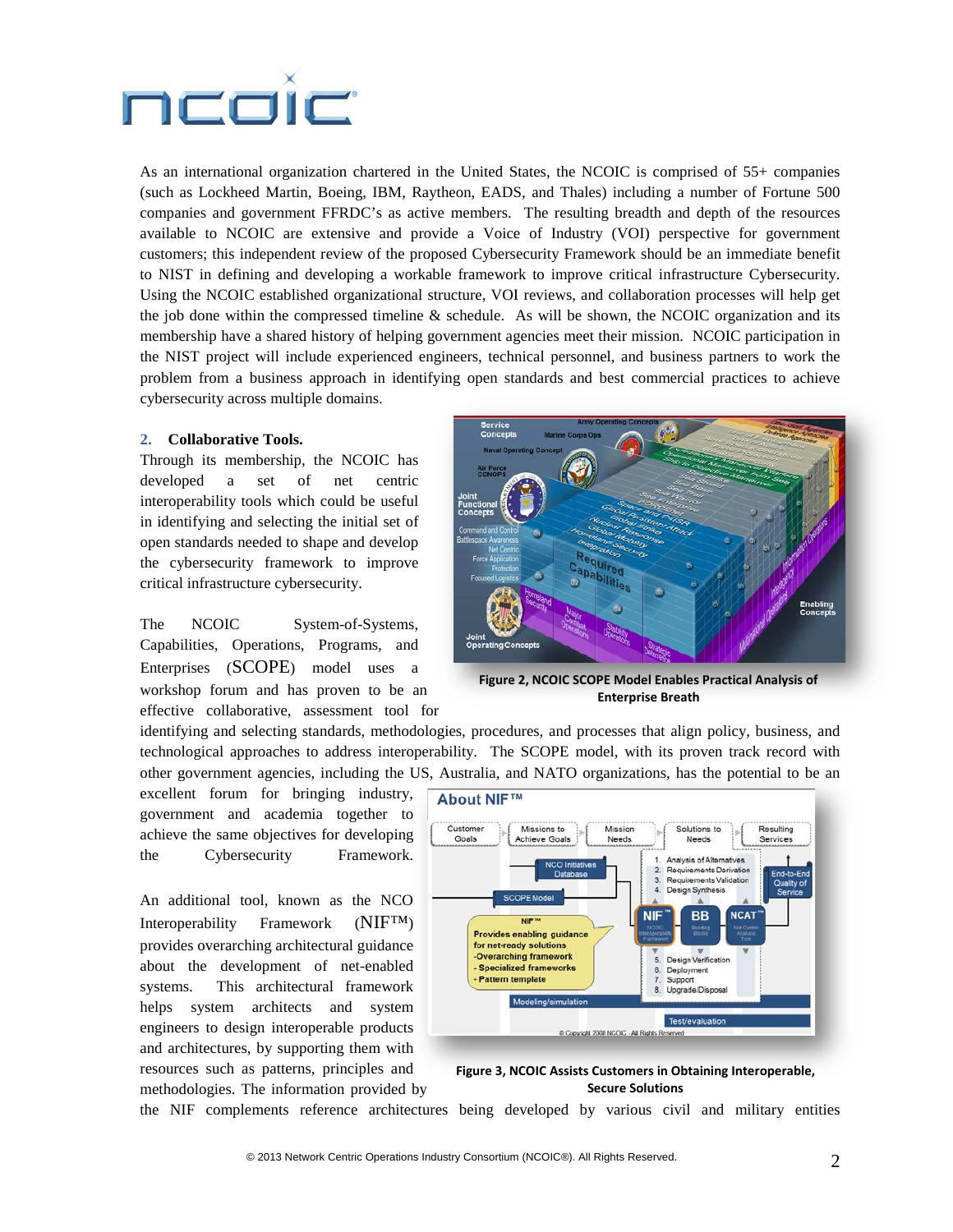

(departments, ministries, services), including NIST own Enterprise Architecture Framework. The NIF also complements systems engineering processes and tools used by other engineering firms and associations. Thus, NIF affords interoperability guidance that allows a firm to develop system elements/nodes that are interoperable with system elements/nodes that other firms are developing. Collectively, these NCOIC tools have the potential to significantly expedite the NIST efforts to define and develop the Cybersecurity Framework in an environment where No "One Size Fits All."



**Figure 4, Cybersecurity Landscape Study and Gap Analysis**

## **3. NCOIC Cybersecurity Landscape Study and Discovery Process.**

Through its own Cybersecurity Integrated Product Team (IPT), NCOIC has initiated a study of the US cybersecurity landscape of current standards, policies, regulations and best practices identified by members representing the views of associated actors and stakeholders. This on-going activity is aimed at identifying key factors that either encourage or imped

industry investment in cyber defense; and,

to date, it has produced a growing database of 300+ cybersecurity related artifacts; i.e., standards, best practices, regulations, etc. As part of its participation in the NIST activity, NCOIC is prepared to make this study and its associated database available to NIST and other participating practitioners working related cybersecurity initiatives.

In response to an NCOIC Advisory Council inquiry, the Cybersecurity IPT is currently working to formalize a repeatable Cybersecurity Discovery Process to identify top level technologies, policies and procedures that either inhibit or enable secure, cross domain interoperability. Working with the NIST team, the NCOIC will demonstrate use of the Discovery Process to identify how national, regional, and local policies impact stakeholder ability to connect and interact with non-traditional partners; which standards and policies have the highest current value; and which market incentives will yield the highest industry investment to protect the critical infrastructure.



**Figure 5, Cybersecurity Discovery Process**

This activity aims to make it possible for member companies and customers to assess what is known and what is unknown; where security currently exists and where there are gaps in coverage. It is anticipated that using NCOIC discovery process, member companies and customers will be able to take into account the relationships between standards, policy, and business models; and scope the impact of both supporting and opposing positions to determine their investment strategy.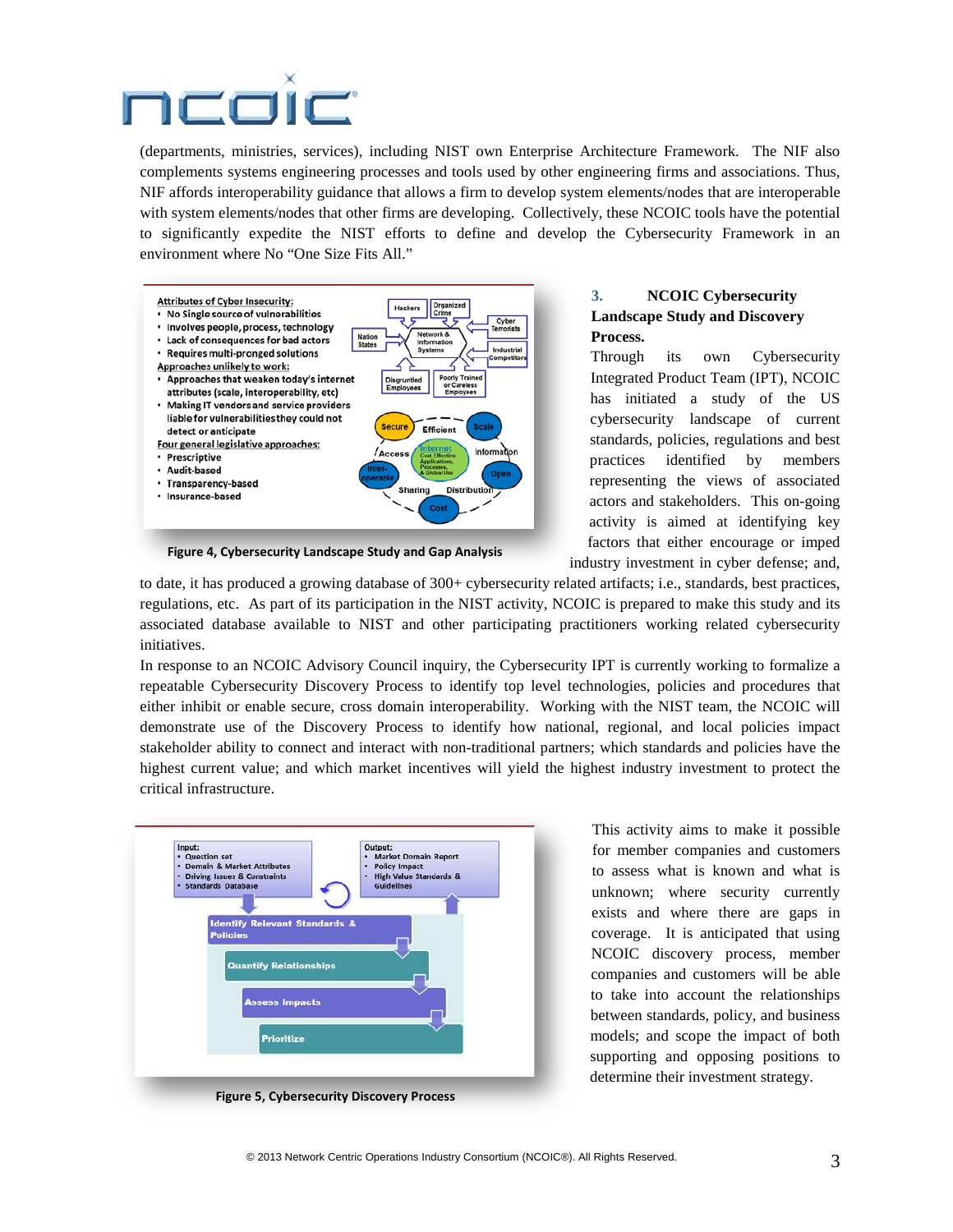

#### 4. **The Value of Standing-up a Demonstration Test-bed Environment**.

The NCOIC is familiar with and endorses the layered NIST Enterprise Architectural (EA) framework model and has employed it to establish operational baselines in the past. It has also served as the foundation for establishing the NCOIC four level interoperability matrix which was the centerpiece of the 2010 Lab Interoperability demonstration, crossing four international borders and involving the participation of seven major companies at eight separate locations. In a more recent use, the NIST EA framework provided a baseline for the architectural analysis work done by NCOIC for the NATO Communications and Information Agency (NCI Agency). NCOIC was asked to take a holistic view of NATO IT organization and requirements needs, with the aim of bringing all NATO into a single enterprise Information and Communications Technology (ICT) structure. Using the NIST architectural model as a starting point, the NCOIC laid out an analysis approach (Figure 6) for assessing the likelihood of achieving the level of homogeneity needed to realize the savings goal sought-after through consolidation of the infrastructure and application spaces, as well as, consolidation of service management and control domain operations.



**Figure 6, NCOIC Architectural Analysis Process for NCIA**

Currently, the NCOIC is in the process of working on the second cycle of a contract for the National Geospatial-Intelligence Agency (NGA) regarding geospatial data movement in a multi cloud environment. As part of the infrastructure activity NCOIC and its members are implementing cloud security capabilities to include identity management and data security. The activity is a demonstration environment that enables new capabilities to be activated along with infrastructure systems, user applications and data structures. In fulfilling its contract, the NCOIC stood-up a demonstration - test bed

environment using a federated cloud infrastructure to explore cloud computing concepts. The agency had requested NCOIC propose a solution that would demonstrate the capability to create a dynamic GEOINT analytic environment and enterprise domain for use by NATO, coalition, other allies, and Non-Government Organizations; and, service their needs during an international humanitarian crisis such as Haiti or a man-made disaster.

Starting with its international lab interoperability demonstration in 2010 and continuing through to its most recent NGA cloud demonstration environment using a federated cloud environment, the NCOIC has gained a fair amount of experience in how to bring together multiple vendors, including competitive developers to work in a common environment on new challenges; and, do it in a fashion that ensures the intellectual property of each participant is protected. With those considerations in-place, the NCOIC has found that use of the demonstration test-bed environment to be an effective means for exploring and validating new concepts and



**Figure 7, Federated Cloud Demonstration-Test Environment with Disaster Response Scenario**